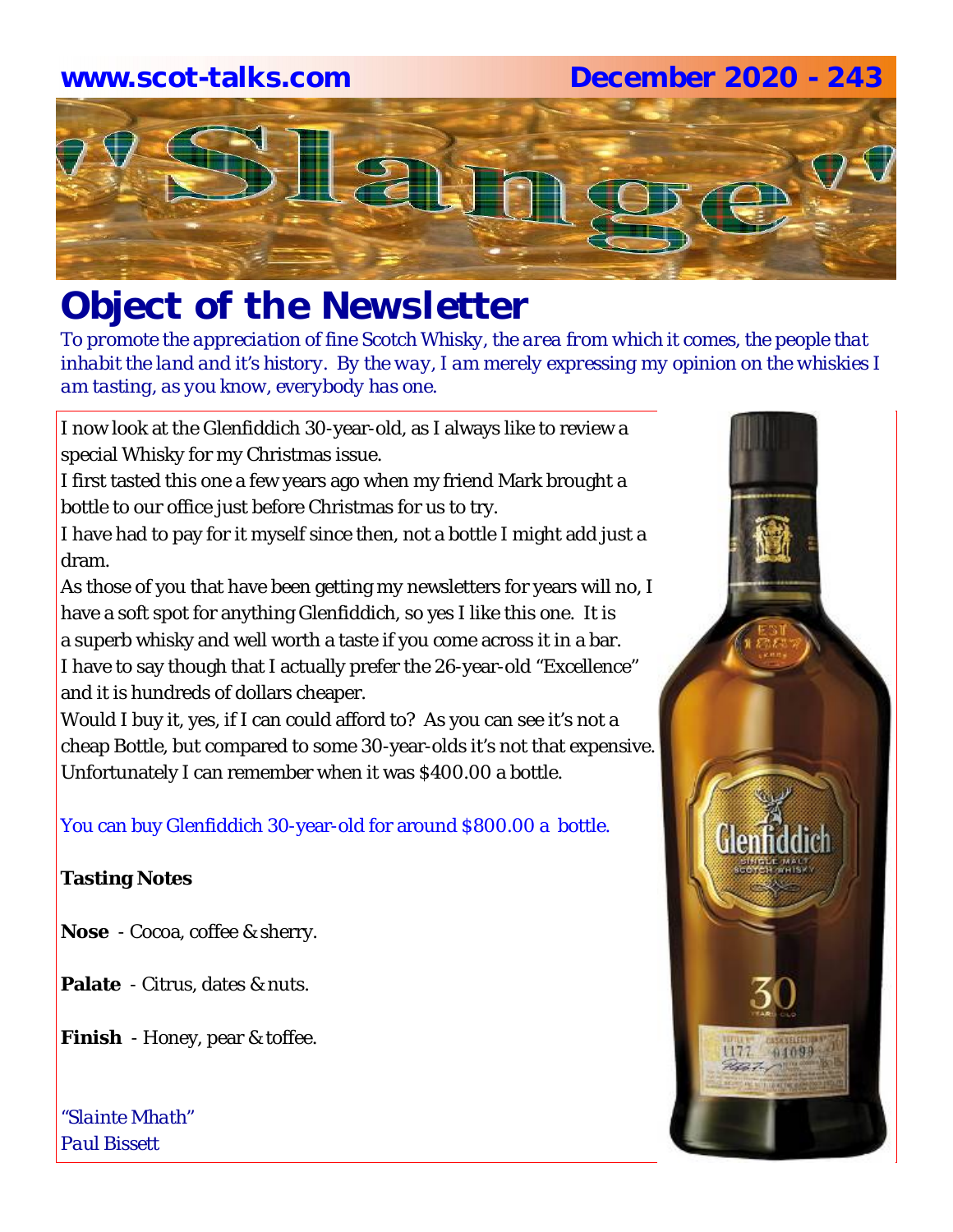

Some quotes from my book "**A whisky might not fix things, but it's worth a shot."**

> "Giving money and power to government is like giving whiskey and car keys to teenage boys."

> > P. J. O'Rourke

**\*\*\*\*\*\*\*\*\*\*\*\*\*\*\*\*\*\*\*\***

"If you resolve to give up smoking, drinking and sex, you don't actually live longer; it just seems longer."

Clement Freud

**\*\*\*\*\*\*\*\*\*\*\*\*\*\*\*\*\*\*\*\***

"Drown in a cold vat of whiskey? Death, where is thy sting?"

W. C. Fields

**\*\*\*\*\*\*\*\*\*\*\*\*\*\*\*\*\*\*\*\***

"I love to sing, and I love to drink scotch. Most people would rather hear me drink scotch."

George Burns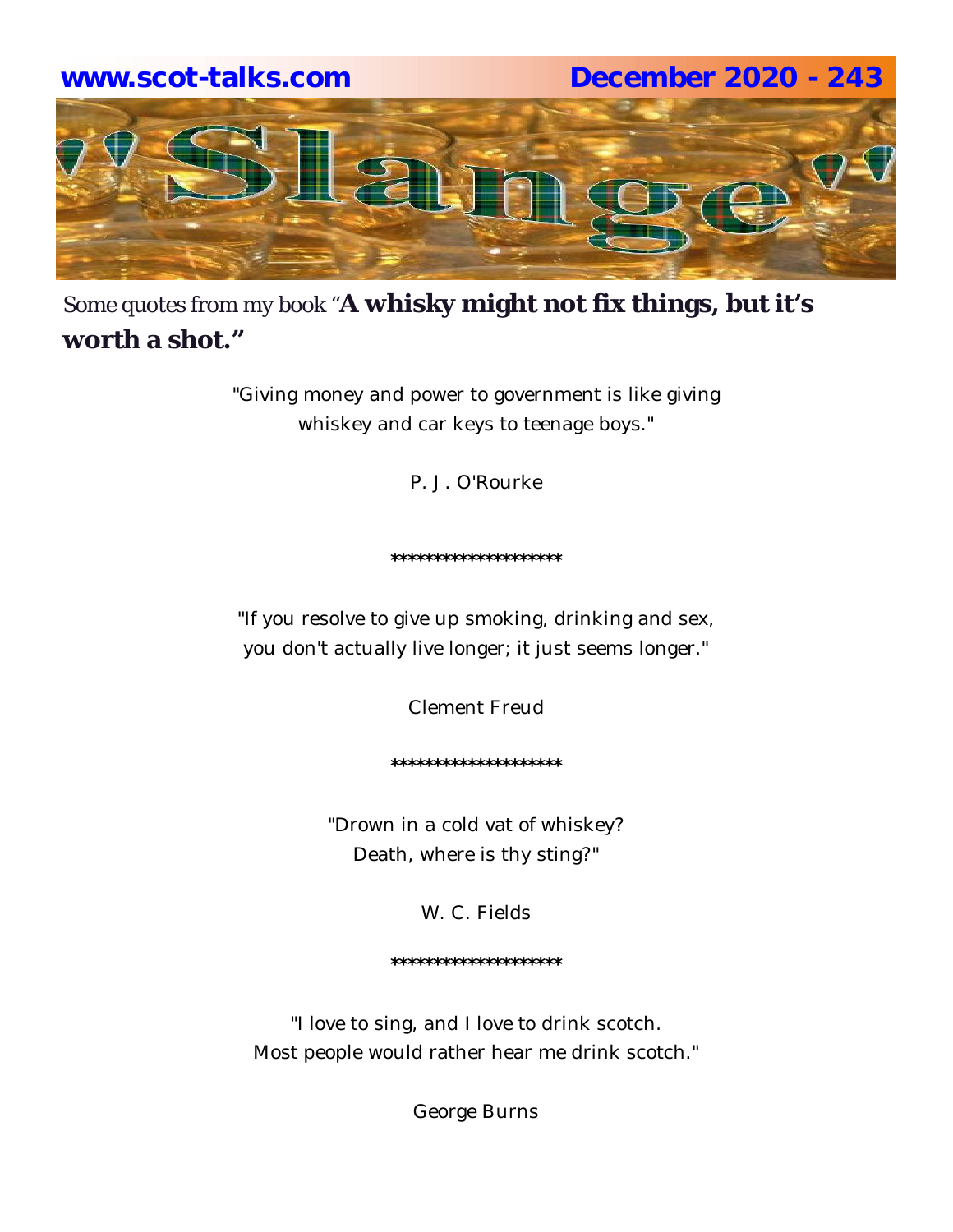# **www.scot-talks.com December 2020 - 243**



Below is a simple guide to help you choose your single malt Whisky, and the flavor notes you should expect from it. Being Scottish I recommend you find a likely candidate and try it in a bar before buying the whole bottle. This Issue; Glenfiddich 30-year-old. For more information on this whisky go to www.glenfiddich.com

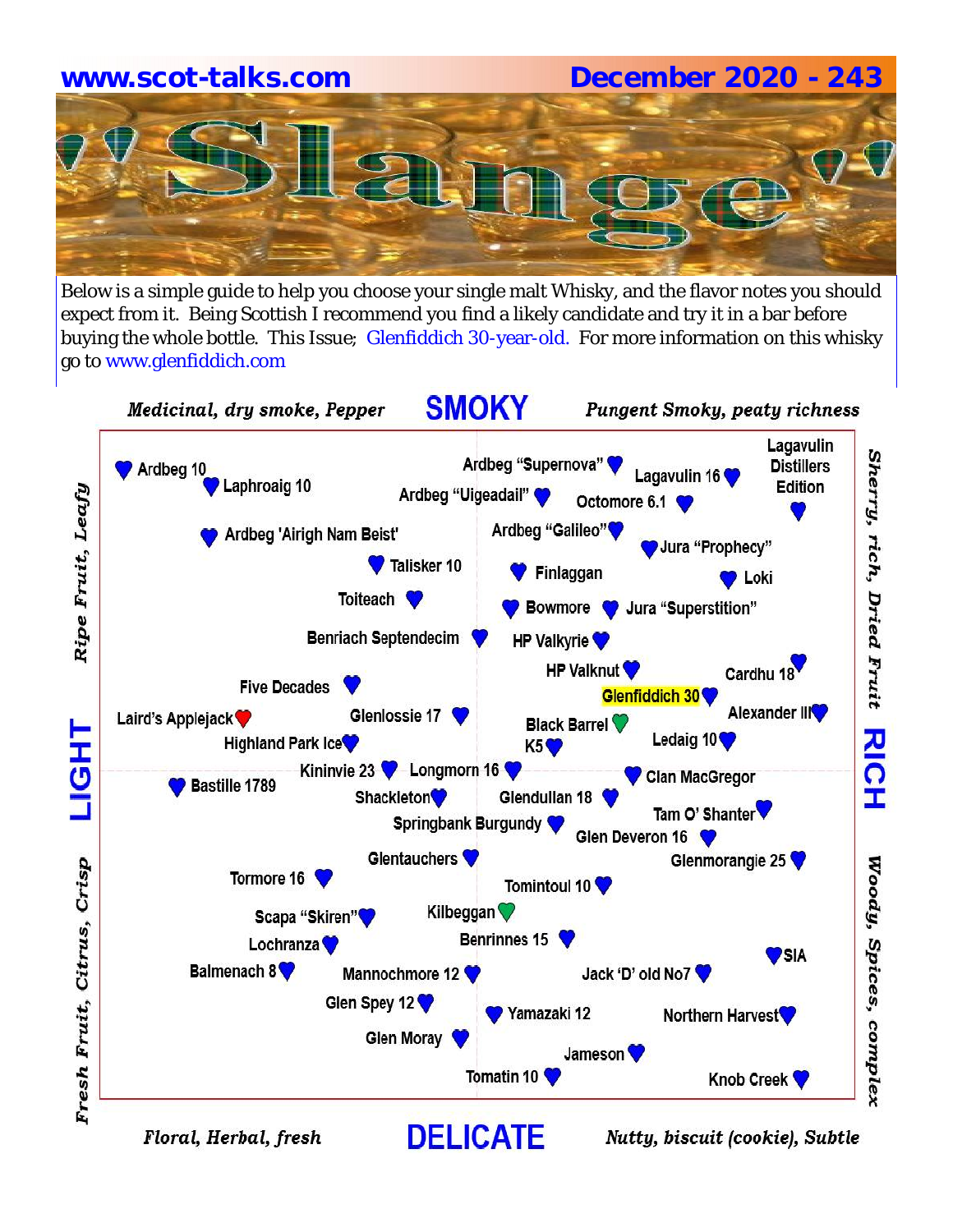

Some facts and trivia from my book "**A whisky might not fix things, but it's worth a shot."**

According to The French Federation of Spirits, whisky accounts for the highest retail sales of any spirit in France at 47.2 per cent.

This is compared to Cognac which makes up only 0.7 per cent of sales. Put another way, the French drink more Scotch in a month, than Cognac in a year.

**\*\*\*\*\*\*\*\*\*\*\*\*\*\*\*\*\*\*\*\***

According to the Kentucky Distillers Association 95 per cent of all bourbon whiskey is produced in Kentucky.

But Bourbon can be made anywhere in the United States, not just Kentucky, in fact, Bourbon is currently being produced in all 50 states.

**\*\*\*\*\*\*\*\*\*\*\*\*\*\*\*\*\*\*\*\***

Charles Joughin, the baker on-board the doomed *Titanic*, trod water for three hours before being rescued.

He claimed he hadn't succumbed to the cold due to the amount of whisky he had drunk prior to the accident, while the ship was sinking.

**\*\*\*\*\*\*\*\*\*\*\*\*\*\*\*\*\*\*\*\***

Good guys finally win out in the movie "Star Trek Beyond." When Dr McCoy and Captain Kirk share a bottle of Glenfiddich 30-year-old.